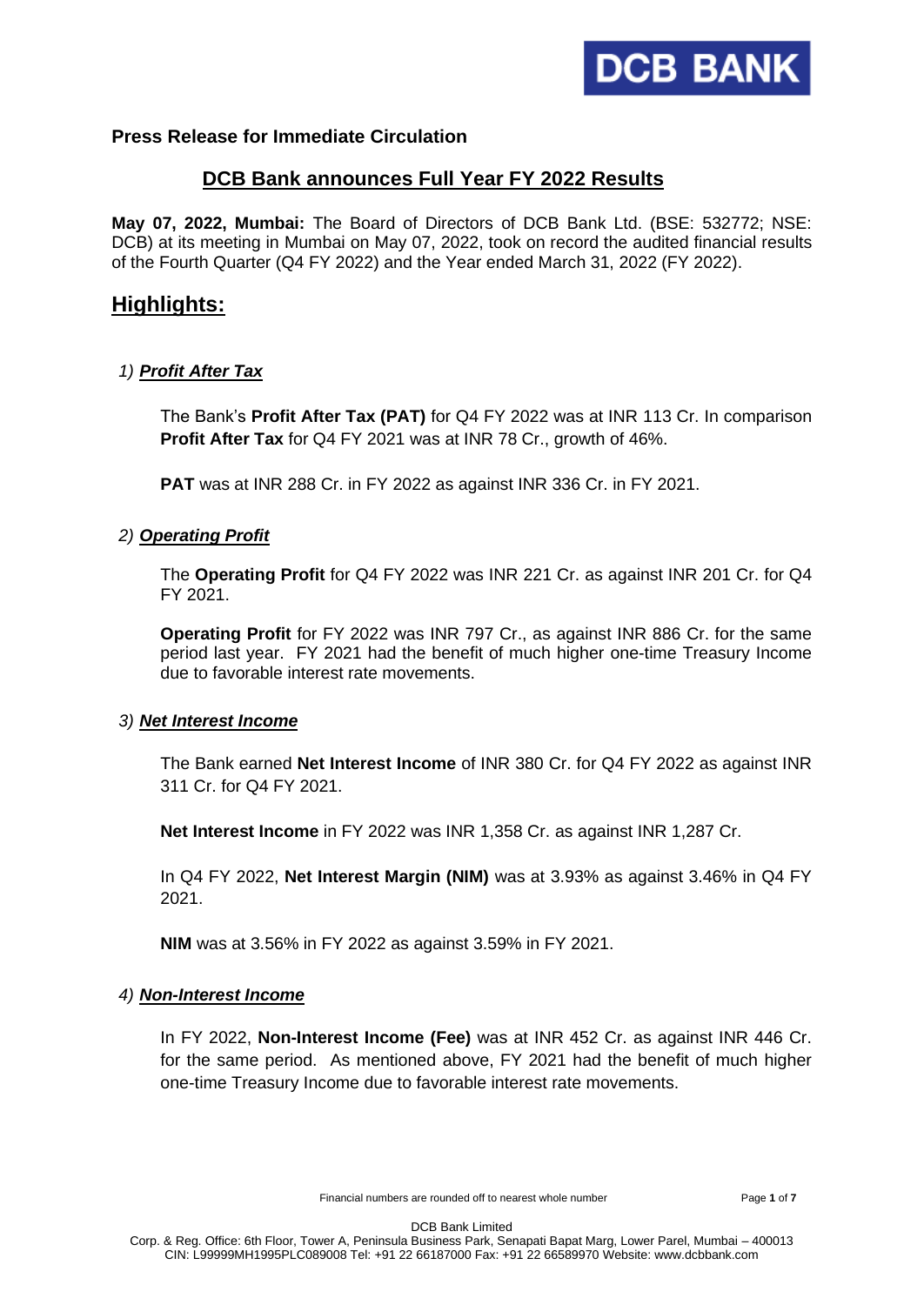

## *5) Cost Income Ratio*

**Cost Income Ratio (CI)** for FY 2022 was at 55.96% as compared to 48.87% in FY 2021. As the COVID-19 pandemic appears to be receding opening business opportunities in the chosen self-employed segment, the Bank is continuing to increase its frontline headcount / capacity to step-up growth in the coming months.

As the Bank is predominantly in the small ticket secured Retail and SME/MSME business, headcount / capacity increase, initially impacts CI ratio. If the business volume increases as planned, then CI ratio is expected to decline over time.

# *6) Return on Equity*

**Return on Equity (ROE)** (Annualized) was at 12.12% in Q4 FY 2022 as compared to 8.96% in Q4 FY 2021.

**ROE** was at 7.92% in FY 2022 as compared to 9.99% in FY 2021.

## *7) Dividend*

The Board of Directors have recommended a dividend of **INR 1 per share @ 10%** for the year ended March 31, 2022 subject to approval of the members in the ensuing Annual General Meeting.

### *8) Capital Adequacy*

Capital Adequacy continues to be strong and as on March 31, 2022, the **Capital Adequacy Ratio** was at 18.92% (with Tier I at 15.84% and Tier II at 3.08% as per Basel III norms).

### *9) Deposits*

The Bank has been steadily growing the **Retail Term Deposits** (less than INR 2 crores) and reducing Bulk Deposits. As on March 31, 2022, the top 20 deposits ratio was at 6.31%.

In FY 2022, the Bank achieved **CASA** growth of **37%** over the previous year.

**CASA Ratio** was at 26.75% as on March 31, 2022, as against 22.85% as on March 31, 2021.

### *10) Advances*

The main target market of the Bank is MSME/SME segment. In terms of products, the Bank is focused on growing **Home Loans, Business Loans (LAP)**, **Gold Loans, MSME/SME (CC/OD/Term), KCC (Kisan Credit Card), Tractor Loans, Loans to MFIs and MFI-BC Loans.** In FY 2022, the Bank also embarked on lending in TReDS platform and Gold Loans through Co-lending partnership.

In **Corporate segment,** the Bank continues to cautiously target short term loans.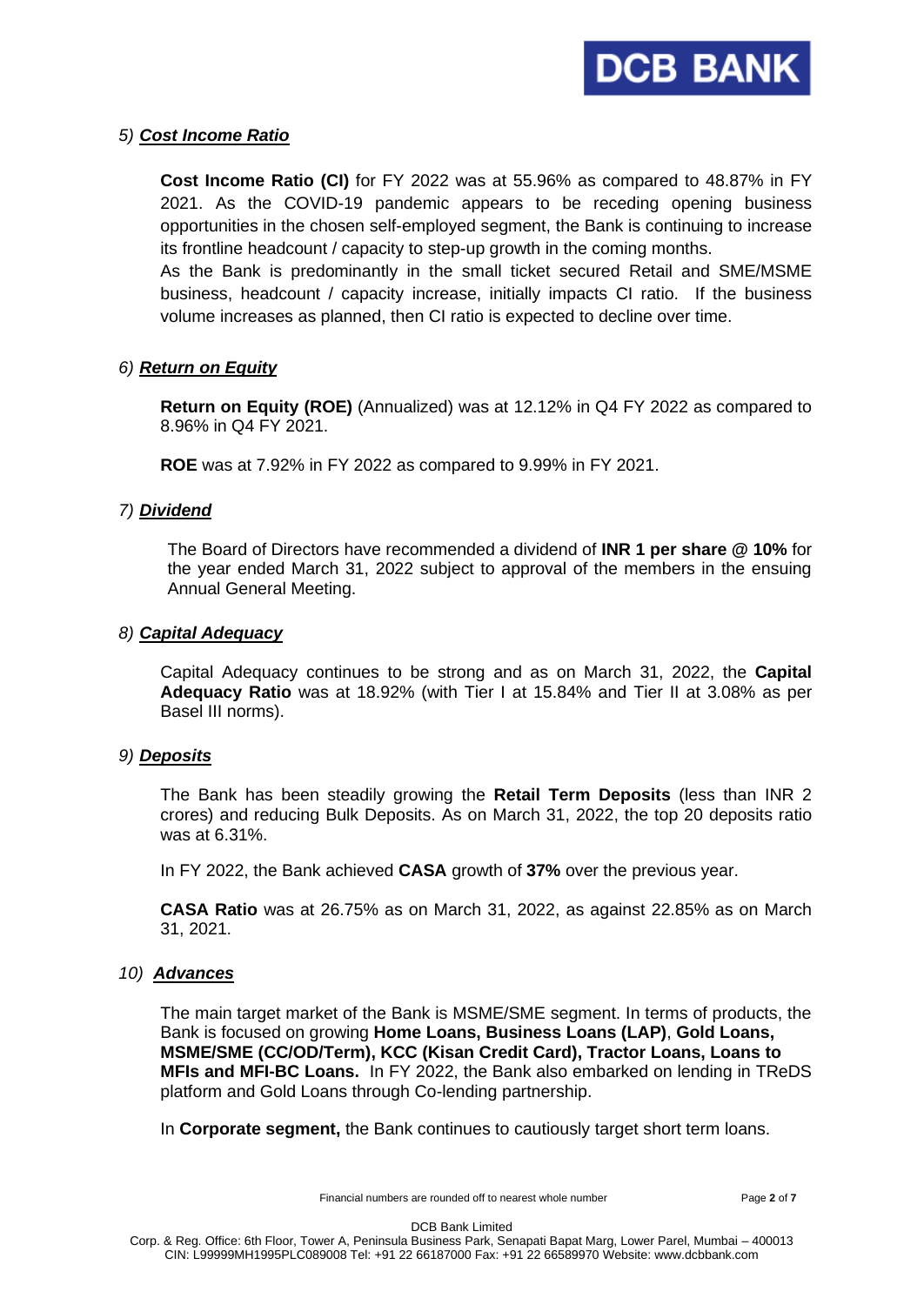

As on March 31, 2022, **Net Advances** was at INR 29,096 Cr. A 13% growth as compared to the previous year.

In Q4 FY 2022, the Bank disbursed INR 5,043 Cr. (Mortgage INR 1,115 Cr., Gold Loans INR 309 Cr., Agri & Inclusive Banking INR 782 Cr., MSME/SME INR 112 Cr., Construction Finance INR 244 Cr., Commercial Vehicle INR 24 Cr., Corporate Banking INR 503 Cr., Co-Lending INR 1,954 Cr.)

### *11) Refinance*

**Bank Refinance** (NABARD, NHB and SIDBI) was at INR 3,477 Cr. as on March 31, 2022. Given the granular nature of Advances, the Bank's portfolio is eligible to continue to seek long term refinance options from SIDBI, NABARD and NHB periodically.

#### *12) Liquidity*

The average **LCR** for Q4 FY 2022 was 125.33%.

On a conservative approach, the Bank had maintained daily liquidity at levels higher than "business as usual". However, as situation is improving, the Bank is slowly moderating the excess liquidity.

#### *13) Costs*

Costs are increasing on account of (a) Increase in frontline headcount (b) Salary increase (c) New branch additions (d) Technology investments. This may result in near term increase in Cost / Income ratio. Both Cost / Income ratio and Cost to Average Assets are expected to steadily decline over time with increase in business volumes.

### *14) Provisions*

As on March 31, 2022, the Bank is holding the following provisions:

| <b>Item</b>                                                | INR Cr. |
|------------------------------------------------------------|---------|
| <b>Provision for Gross NPA</b>                             | 595     |
| <b>Floating Provision</b>                                  | 122     |
| a. Sub Total                                               | 717     |
| <b>Specific Standard Assets Provision</b>                  | 29      |
| Contingency Provision on Restructured and Stressed Assets  | 70      |
| <b>Restructured Standard Assets</b>                        | 287     |
| b. Sub Total                                               | 386     |
| Standard Assets Provisions (as required by RBI guidelines) | 94      |
| c. Sub Total                                               | 94      |
| $Total - a + b + c$                                        | 1,197   |

Financial numbers are rounded off to nearest whole number Page **3** of **7**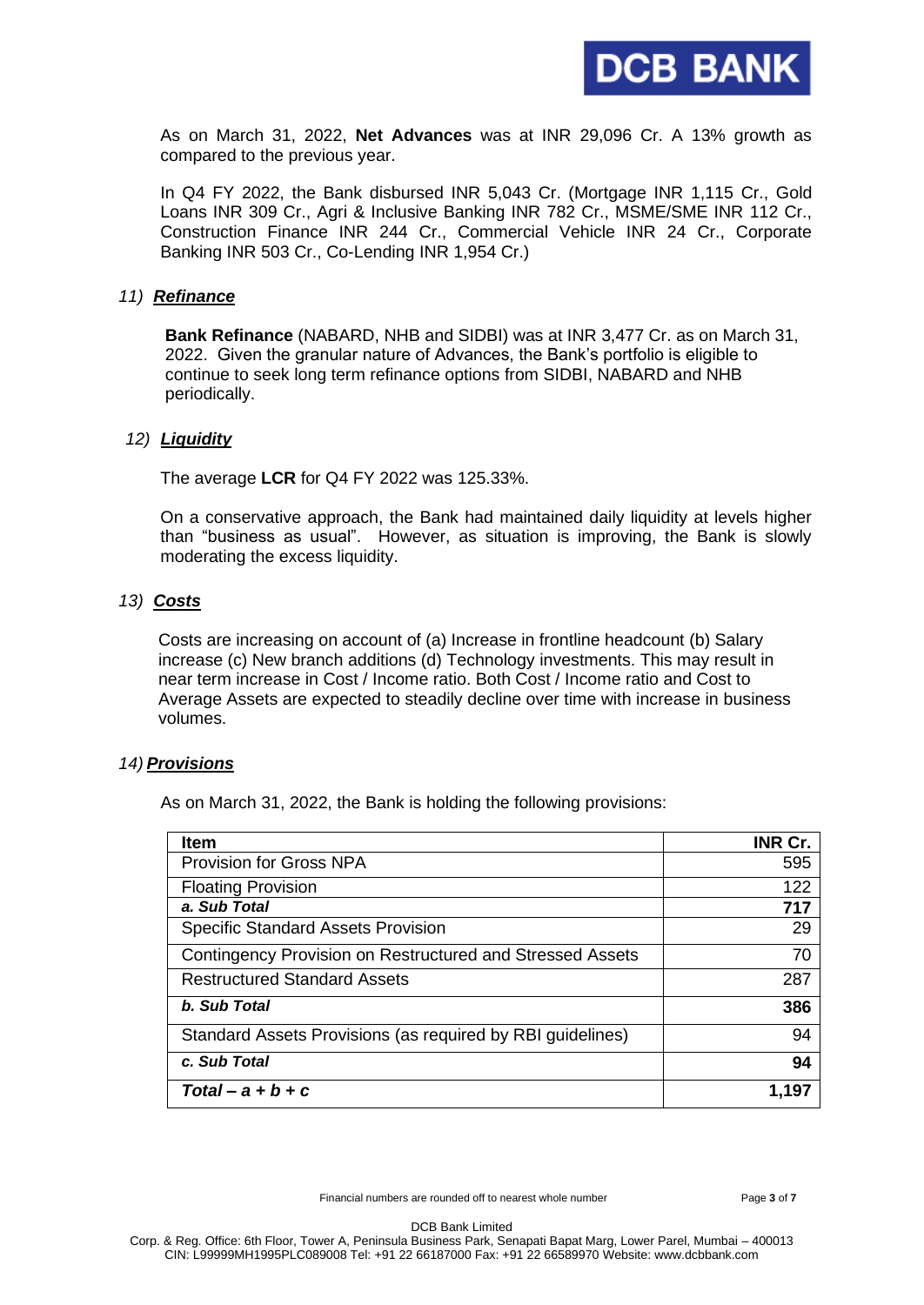## *15) Asset Quality*

The **Gross NPA** as on March 31, 2022 was at 4.32% as compared to 4.78% in December 31, 2021.

The **Net NPA** was at 1.97% as on March 31, 2022 as compared to 2.55% in December 31,2021.

As the Bank has mostly secured portfolio, as environment improves, the Bank continues to have strong performance in Recoveries and Upgrades. In Q4 FY 2022 while NPA slippages was INR 378 Cr., Recoveries and Upgrades were

INR 426 Cr. or 113%. The month-on-month slippages excluding Gold Loans have steadily declined and are nearly back to pre-Covid-19 levels. We continue to improve on Collections, Recoveries and Upgrades.

The **Provision Coverage Ratio (PCR)** as on March 31, 2022 was at 67.84% and PCR without considering Gold Loans NPAs was at 72.49%.

|                   | Jan<br>2020 | Mar<br>2021 | Apr<br>2021 | Jul<br>2021 | Sep<br>2021 | <b>Dec</b><br>2021 | Jan<br>2022 | Feb<br>2022 | <b>Mar</b><br>2022 |
|-------------------|-------------|-------------|-------------|-------------|-------------|--------------------|-------------|-------------|--------------------|
| <b>Business</b>   |             |             |             |             |             |                    |             |             |                    |
| Loans (LAP)       | 98.9        | 97.0        | 94.3        | 97.3        | 97.2        | 96.0               | 97.2        | 96.9        | 97.7               |
|                   |             |             |             |             |             |                    |             |             |                    |
| <b>Home Loans</b> | 99.2        | 98.1        | 96.3        | 98.8        | 98.8        | 98.7               | 98.9        | 98.5        | 99.0               |
|                   |             |             |             |             |             |                    |             |             |                    |
| <b>CV Loans</b>   | 96.0        | 90.0        | 82.5        | 85.0        | 84.6        | 85.2               | 84.8        | 83.0        | 85.1               |

## 16) **Collections Efficiency (%)**

The Collections Efficiency Overall (including delinquent and restructured)

|                   | Jan<br>2020 | Mar<br>2021 | Apr<br>2021 | Jul<br>2021 | <b>Sep</b><br>2021 | <b>Dec</b><br>2021 | Jan<br>2022 | Feb<br>2022 | Mar<br>2022 |
|-------------------|-------------|-------------|-------------|-------------|--------------------|--------------------|-------------|-------------|-------------|
| <b>Business</b>   |             |             |             |             |                    |                    |             |             |             |
| Loans (LAP)       | 97.5        | 95.2        | 91.5        | 93.2        | 95.8               | 94.8               | 95.7        | 95.2        | 96.7        |
| <b>Home Loans</b> | 98.5        | 96.8        | 94.5        | 96.5        | 98.1               | 98.2               | 98.2        | 97.7        | 98.5        |
| <b>CV Loans</b>   | 92.1        | 86.0        | 76.7        | 77.9        | 80.8               | 84.6               | 84.2        | 82.0        | 85.2        |

 **Business Loans (LAP):** Customers (including delinquent & restructured) who have not paid any installment from April 1, 2020, to March 31, 2022, was at **0.59%.**

 The percentage of portfolio who have paid 3 EMIs or more from April 01, 2020, to March 31, 2022, stood at **98.5%.**

 **Home Loans:** Customers (including delinquent & restructured) who have not paid any installment from April 1, 2020, to March 31, 2022, was at **1.53%.**

Financial numbers are rounded off to nearest whole number Page **4** of **7**

DCB Bank Limited

Corp. & Reg. Office: 6th Floor, Tower A, Peninsula Business Park, Senapati Bapat Marg, Lower Parel, Mumbai – 400013 CIN: L99999MH1995PLC089008 Tel: +91 22 66187000 Fax: +91 22 66589970 Website: www.dcbbank.com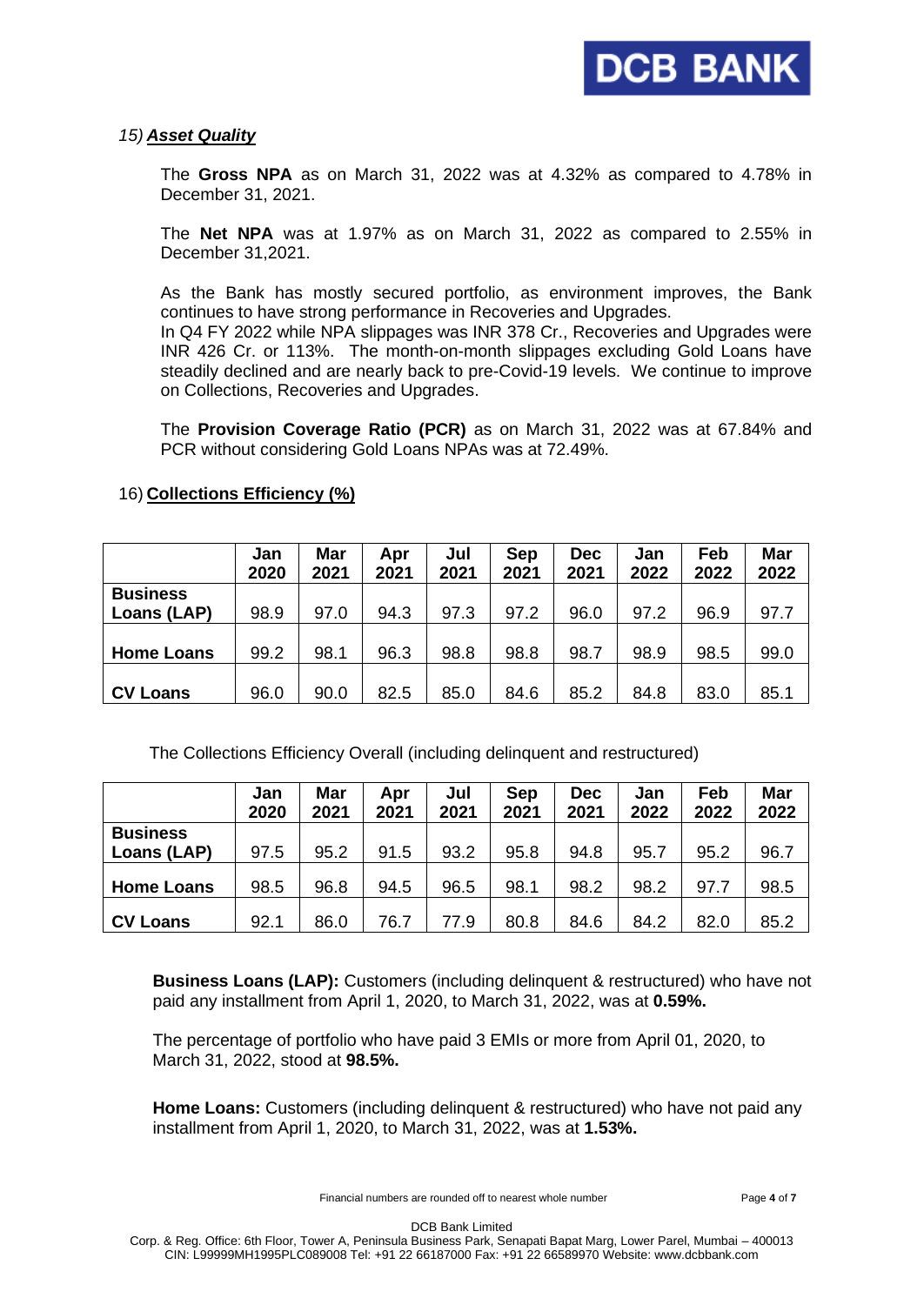

 The percentage of portfolio who have paid 3 EMIs or more from April 01, 2020, to March 31, 2022, stood at **94.6%.**

 **Commercial Vehicle:** Customers (including delinquent & restructured) who have not paid any installment from April 1, 2020, to March 31, 2022, was at **2.83%.**

 The percentage of portfolio who have paid 3 EMIs or more from April 01, 2020, to March 31, 2022, stood at **95.4%.**

## *17) Credit Costs*

While relentlessly focusing on Collections, Recoveries and Upgrades the Bank is likely to make provisions on a conservative basis.

## *18) ECLGS*

Under ECLGS the Bank has so far disbursed INR 1,285 Cr. (15,002 customers).

## *19) Restructure*

Unlike Covid-19 first wave, the unanticipated severity of the second wave drove More customers to seek restructure as their business / livelihood was impacted. The Bank had followed a cautious approach to restructure requests from customers. As on March 31, 2022, the **Net Restructured Standard Advances** including Covid-19 relief stood at INR 1,869 Cr. mostly contributed by Mortgages, Commercial Vehicles and SME / MSME.

### *20) Branch Network*

The **Bank's branch network** stood at 400 as on March 31, 2022. The Bank intends to add 25-35 branches in the next 12-15 months. The pace of branch expansion will depend inter alia upon business opportunities and performance.

# *21) Headcount*

The **Bank's headcount** was 8,077 as on March 31, 2022 (6,432 as on March 31, 2021 and 6,845 as on March 31, 2020). The Bank plans to continue to increase its frontline headcount to build capacity for growth.

### *22) Accelerating Digital Agenda*

 The Bank has embarked upon **accelerating the digital agenda** with the intention of vastly improving customer journey / service quality and reducing costs as part of strategic cost management. The Bank has identified 852 digital projects (105 – Large, 465 – Medium and 282 – Small) of which 275 projects have already been completed.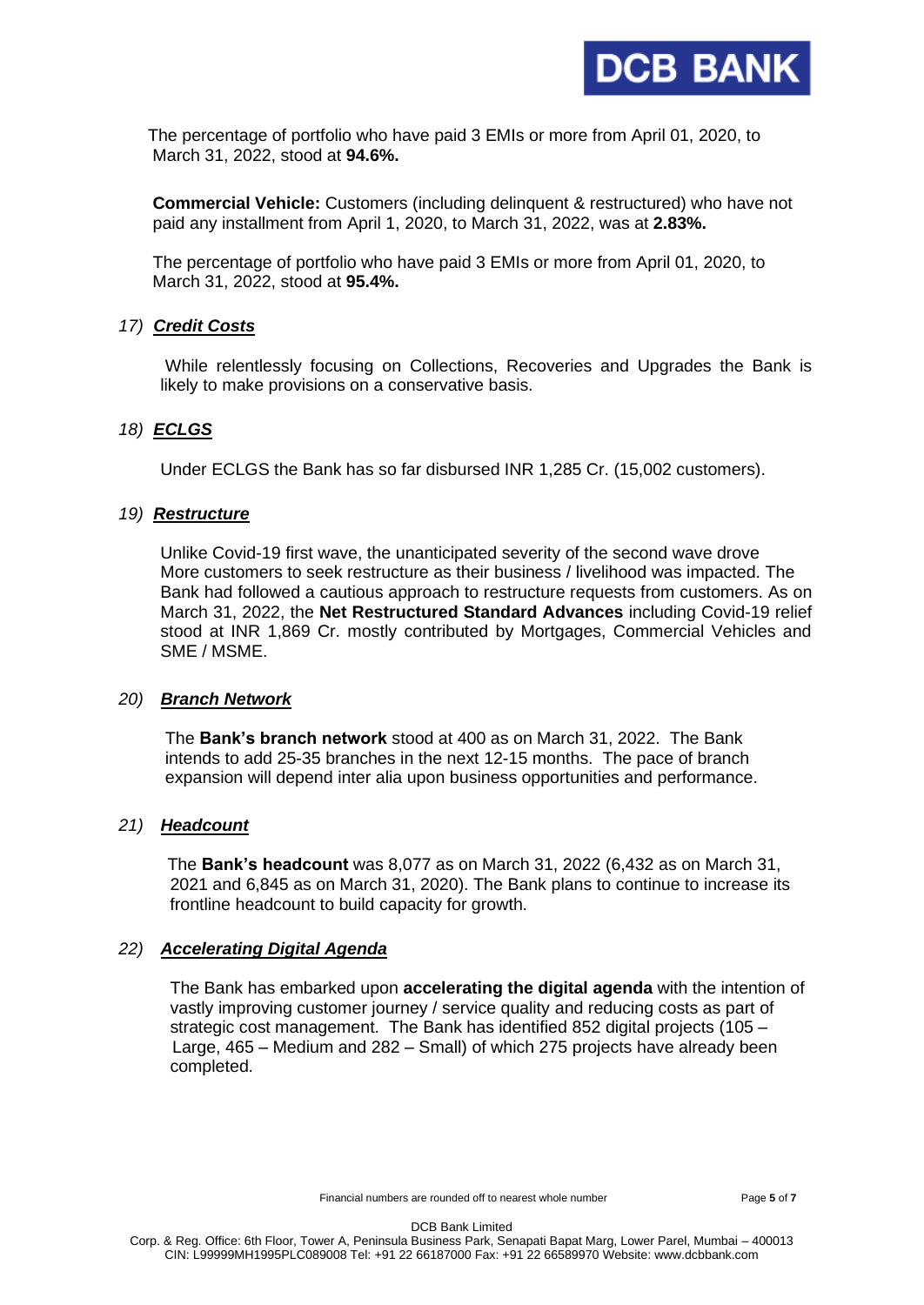

Speaking on the FY 2022 results **Mr. Murali M. Natrajan,** Managing Director & CEO said,

*"Monthly NPA Slippages are steadily declining, while Recoveries and Upgrades continue to be strong. Business volumes are increasing, and our intention is to build further momentum while utilizing the increased frontline capacity. During the quarter the Bank crossed an important milestone of 400 branches".*

# **Key Balance Sheet Parameters**

| INR Cr.                     | Mar 31,<br>2022 | Dec 31,<br>2021 | Sep 30,<br>2021 | <b>Jun 30,</b><br>2021 | Mar 31,<br>2021 |
|-----------------------------|-----------------|-----------------|-----------------|------------------------|-----------------|
|                             |                 |                 |                 |                        |                 |
| <b>Total Assets</b>         | 44,840          | 41,178          | 41,475          | 40,308                 | 39,602          |
| <b>Deposits</b>             | 34,692          | 32,231          | 31,769          | 30,602                 | 29,704          |
| <b>Net Advances</b>         | 29,096          | 27,343          | 26,537          | 25,290                 | 25,737          |
| Investments                 | 9,098           | 8,583           | 8,626           | 9,107                  | 8,414           |
| <b>Shareholders' Equity</b> | 4,049           | 3,934           | 3,858           | 3,793                  | 3,759           |
| <b>Gross NPA Ratio</b>      | 4.32%           | 4.78%           | 4.73%           | 4.91%                  | 4.13%           |
| <b>Net NPA Ratio</b>        | 1.97%           | 2.55%           | 2.66%           | 2.84%                  | 2.31%           |
| Coverage Ratio              | 67.84%          | 62.17%          | 60.46%          | 59.42%                 | 62.35%          |
| <b>CASA Ratio</b>           | 26.75%          | 25.94%          | 25.38%          | 21.69%                 | 22.85%          |
| <b>Credit Deposit Ratio</b> | 83.87%          | 84.84%          | 83.53%          | 82.64%                 | 86.65%          |

# *DCB Bank Audited Results for the Quarter ended March 31, 2022*

| INR Cr.                         | <b>FY</b><br>2021-22 | Q4 FY<br>2021-22 | Q3 FY<br>2021-22 | Q <sub>2</sub> FY<br>2021-22 | Q1 FY<br>2021-22 | <b>FY</b><br>2020-21 |
|---------------------------------|----------------------|------------------|------------------|------------------------------|------------------|----------------------|
| Interest Income                 | 3,513                | 920              | 878              | 869                          | 846              | 3,458                |
| <b>Interest Expense</b>         | (2, 155)             | (540)            | (533)            | (546)                        | (537)            | (2, 171)             |
| <b>Net Interest Income</b>      | 1,358                | 380              | 345              | 323                          | 309              | 1,287                |
| Non-Interest Income             | 452                  | 115              | 118              | 98                           | 121              | 446                  |
| Total Income                    | 1,810                | 495              | 463              | 421                          | 430              | 1,733                |
| <b>Operating Expenses</b>       | (1, 013)             | (274)            | (264)            | (246)                        | (228)            | (847)                |
| <b>Operating Profit</b>         | 797                  | 221              | 199              | 175                          | 202              | 886                  |
| Provisions other than<br>Tax    | (407)                | (68)             | (97)             | (86)                         | (156)            | (433)                |
| <b>Net Profit Before</b><br>Tax | 390                  | 153              | 102              | 89                           | 46               | 453                  |
| Tax                             | (102)                | (40)             | (27)             | (24)                         | (12)             | (117)                |
| <b>Net Profit After Tax</b>     | 288                  | 113              | 75               | 65                           | 34               | 336                  |

Financial numbers are rounded off to nearest whole number Page **6** of **7**

DCB Bank Limited Corp. & Reg. Office: 6th Floor, Tower A, Peninsula Business Park, Senapati Bapat Marg, Lower Parel, Mumbai – 400013 CIN: L99999MH1995PLC089008 Tel: +91 22 66187000 Fax: +91 22 66589970 Website: www.dcbbank.com